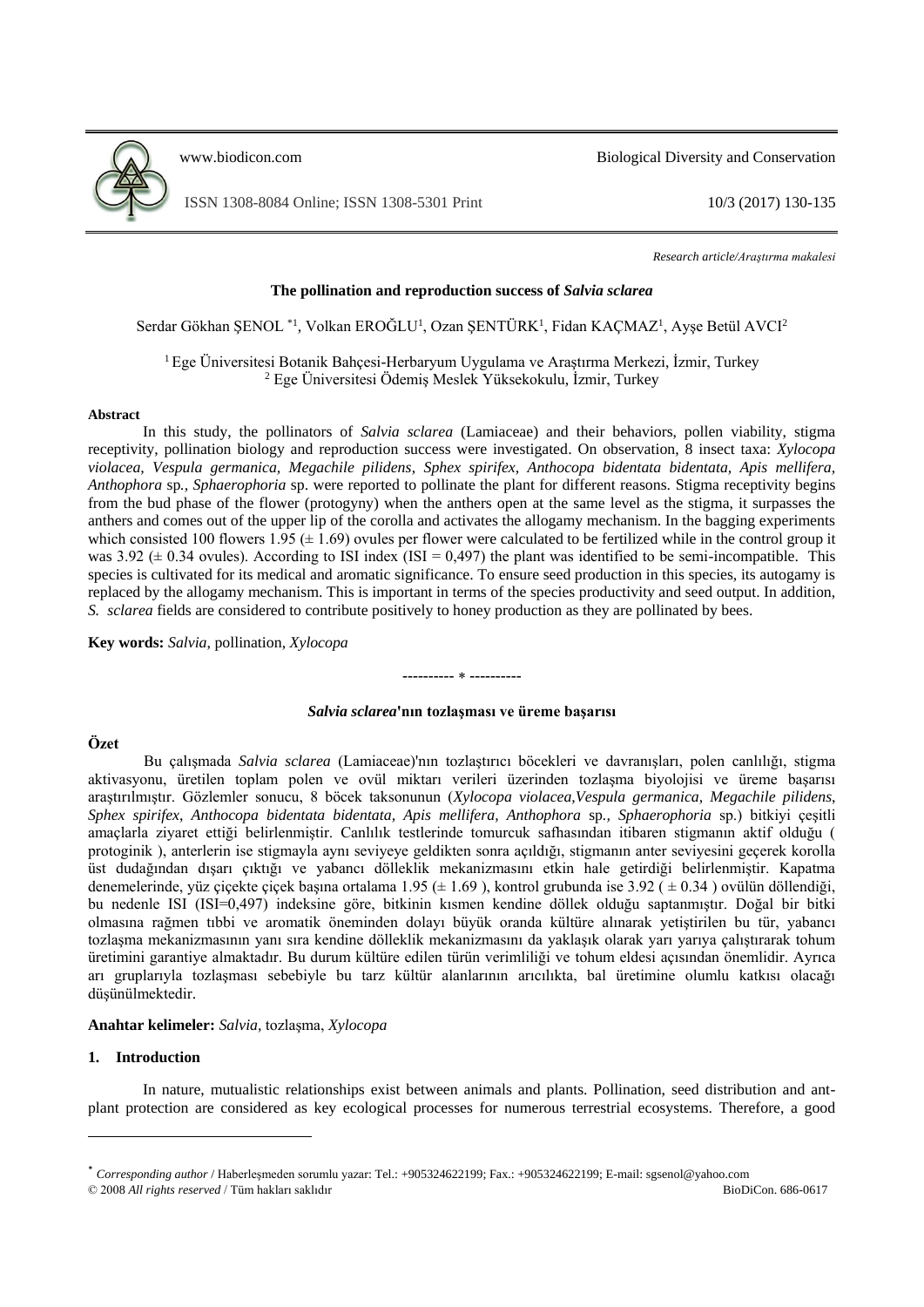understanding of the mutualistic interactions between plants and animals is vital importance with regards to the management and protection of these ecosystems. The organic features of living beings enable interaction within them and are very important in comprehending interaction of evolutionary and ecological processes (Nepi et al. 2009).

With their stamens having a unique lever mechanism and their interaction with pollinators, the species in the *Salvia*  genus are an ideal model for studying plant-insect interaction (Will and Claßen-Bockhoff, 2014). *Salvia* genus has approximately 900-1000 species around the world. Of these, about 30 grow in Cape Town, South Africa, 250 in Western Asia-Mediterranean region, 90 in Southwestern Asia and 20 (Section Audibertia) in Northern America. Of the *Calosphace* subspecies, 300 grow in Central America, 150 in the north of Southern America and 60 around Argentina, Paraguay, Chile and Uruguay in South America (Walker et al., 2004). Spread over several continents, this genus differs in both its reproduction mechanism and phenotype.

In Turkey, there are 106 taxa in genus *Salvia* (Güner et al., 2012). Of these species, 57 (53.77%) are endemic, 4 (3.77%) are rare and non-endemic while 45 (42.46%) are widespread locally and globally (Kahraman et al., 2012).

The leaves of *Salvia* species have been used in the treatment of cough, digestive troubles and pyorrhea in traditional folk medicine for a long time. They have various biological activities such as antibacterial, antifungal, antiviral, antiseptic and anticancer properties (Şenkal vd., 2012). The essential oil obtained from these species is utilized in different industries particularly food, beverage, perfumery, cosmetics and pharmaceutics. Also used in the nutrition of some wild and domestic animals. The prevention of lipid oxidation is important for the extension of the shelf life of animal products (Gülçin et al., 2004; Önenç ve Açıkgöz, 2005).

It is important to understand the pollination biology and reproductive success for the improvement of cultured varieties. It is a widespread belief that flowers integrate their organs with their pollinators for effective pollination. *Salvia* species have a special stamen type (Hildebrand, 1865; Zhang et al., 2010). Each flower has a special 2-stamen-lever mechanism positioned at the entrance of corolla tube with fertile anthers under the upper lip of the corolla. There have been numerous researches on this special mechanism in *Salvia* (Trapp, 1956; Zhang et al., 2010). Pollination and functional ecological studies have investigated the importance of this lever mechanism (Grant, 1950; Grant and Grant, 1964; Claßen-Bockhoff et al., 2004; Reith et al., 2007; Wester and Claßen-Bockhoff, 2007; Zhang et al., 2010). However, very little is known about this lever mechanism and its interaction with pollinators (Zhang et al., 2010; Kahraman et al., 2009).

This study reveals the pollination biology of *S. sclarea* L. and contributes to improving the productivity of this economically important species.

### **2. Materials and methods**

Research was carried out in the study plots of Ege University, Ödemiş Vocational School of Higher Education on 240 pieces a year old plants sowed in 4 plots of 60 plants each with a spacing of 60 cm  $\times$  30 cm within rows and 3 m  $\times$  3 m between plants on each row. On observation, data on pollination were collected for 2 days between 9.30 and 16.30 hr. Minimum and maximum temperatures (°C) and wind speed (m/sec) were measured every half hour with a thermometer and handheld anemometer, respectively while nectar density was recorded with an Eclipse handheld refractometer 0-50 °Brix at one-hour intervals. The amount of sucrose was determined by applying Kakutani's (1993) formula on the collected density data. To study the pollination mechanism, 100 flowers before anthesis were covered with an air permeable filter paper. An average number of nutlets were calculated from 100 unprocessed flowers which were as the control group. One week later, the covered and control group flowers were picked and pollinated ovules were examined under a stereomicroscope. To identify ISI index, Zapata and Arroyo (1978) equation were used. For stigma and pollen viability, DAB-UREA test and MTT test were applied, respectively applied on 30 flowers (Dafni, 2007). Anthers were prepared by Wodehouse's method (1965) and pollens were counted directly with using microscope slide-grids. For the identification of pollens reaching the stigma, concentrated  $H_2SO_4$  was dripped on 30 stigma and pollens were counted under the Olympus CX21 binocular microscope. Each ovule was fertilized by apollen grains, for that reason we approve that the numbers of fertilized ovules are equal to pollen grains reaching to ovule. All pollen and ovule measurements were given by calculating mean and standard deviations.

### **3. Results**

### *3.1. Insect Species that Visit Flowers and Their Behaviors*

8 insects taxa (*Xylocopa violacea* L.*, Vespula germanica* Fabricius*, Megachile pilidens* Alfken, *Sphex spirifex*  L., *Anthocopa bidentata bidentata* Morawitz*, Apis mellifera* L.*, Anthophora* sp*., Sphaerophoria* sp.) have been observed to visit the *S. sclarea* for various purposes. *X. violacea, M. pilidens, A. bidentata bidentata, A. mellifera,* and *S. spirifex*  are the most frequent visitors of the plant (Figure 1). Megachilidae, *A. bidentata bidentata, Sphaerophoria* sp*., M. pilidens* and *S. spirifex v*isit the plant for nectar; however, it can't activate the lever mechanism of the stamens (Figure 2a, b and c). It was identified that *V. germanica* visits the flowers to hunt insects (Figure 2d).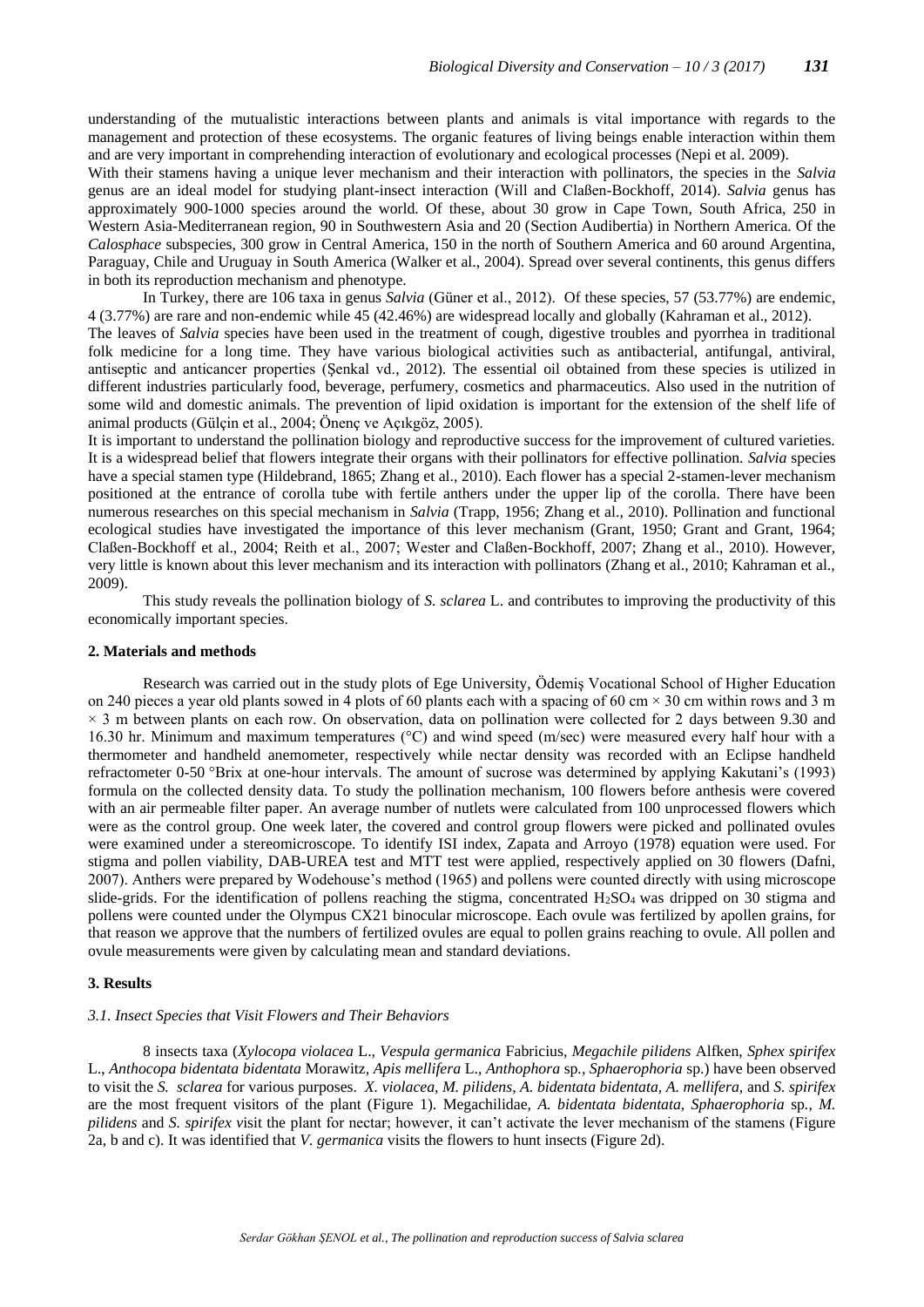

Figure 1. Most frequent visitors and number of visits



Figure 2. Insect species which cannot activate the lever mechanism of stamens a) *A. bidentata bidentata* (b) *M. pilidens* (c) *A. mellifera* (d) *S. spirifex*

## *3.2. The role of X. violacea in Pollination*

*X. violacea* comes in contact with the two sterile thecaes below when it reaches the corolla tube to collect nectar upon landing on the lower lip of the corolla. This contact enables the two fertile thecaes to touch the head by means of the lever mechanism of the stamens (Figure 3a). On pushing their bodies forward to collect the nectar around the ovary, fertile thecae load the pollens with a sweeping motion unto the bee's thorax (Figure 3b and c). Finally, the bee raises its abdomen up and thus the thecae in the thorax continues the sweeping motion towards the tip of the abdomen. Pollens are loaded into all segments except the first and last three segments and in this stage, the upper lip of the corolla comes down and moves the stylus. When the stylus moves, the stigma touches the third segment of the bee's abdomen and the pollens are loaded unto the stigma. (Figure 3d, e and f). The other insect taxa except *X. violacea* either cannot come in contact with the stamens as they are too short to reach the filament or even if they manage to lower the fertile stamens above, they cannot move the lever mechanism sufficiently due to the lack of force required to push the stamens' sterile thecae below (Figure 3c and d).



Figure 3.Pollination behavior of *X. violacea* on *S. sclarea*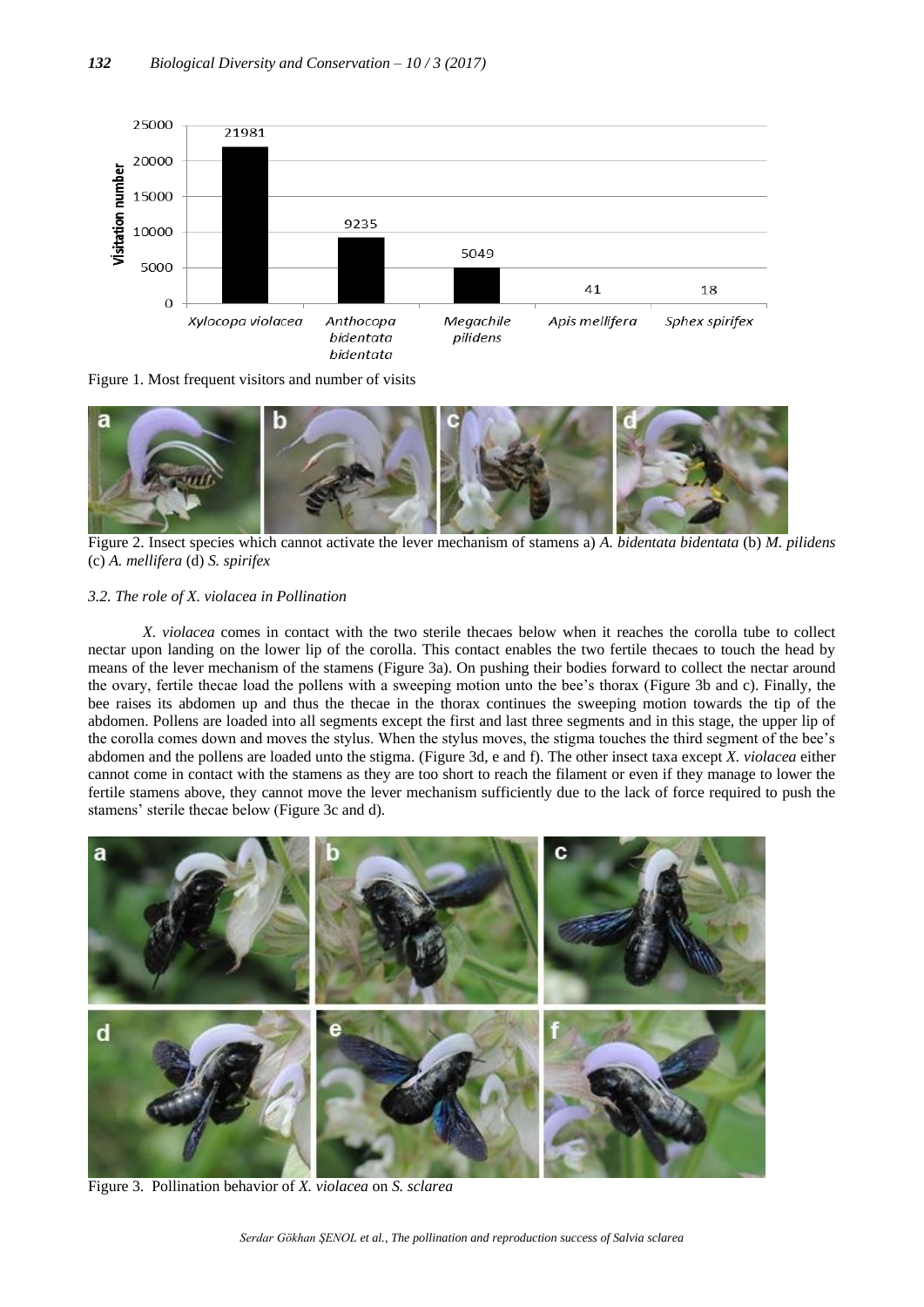#### *3.3. Pollination activity*

The visits of *X. violacea*, the only pollinator of *S. sclarea,* vary depending on temperature, wind and the amount of sucrose in the nectar.

3.3.1. Temperature: *X. violacea* makes the most frequent visits during the morning hours at 35.5ºC. As temperature increases, the number of visits decreases. From 16.00 hours, temperature decreases thereby increasing wind speed which reduces the pollinator's activities (Figure 4a).

3.3.2. Wind: At the morning hours, when the wind speed is below 1 m/ sec, *X. violacea* makes the most frequent visits. Between 10.30 and 11.30 when the wind speed reaches over 2 m/ sec, the number of the visits was reduced. Between 12.30 and 13.30, an increase in wind speed of over 3m/sec further was reduced the number of visits. Between 15.30 and 16.00, the wind of over 5m/sec further was reduced the frequent of *X. violacea*'s visits (Figure 4b).

3.3.3. Nectar: The concentration of nectar ranges from 23% to 50%. *X. violacea* mades the most frequent visits between 09.30 and 10.30 when the amount of sucrose in nectar was 0.3 mg and the least frequent visits between 15.30 and 16.30. Between 10.30-12.30 and 13.30-15.30, the amount of sucrose in nectar reached up to 0.5 mg while between 13.30 and 14.30, the amount of sucrose in nectar was measured as 0.4 mg (Figure 4c).



Figure 4. (a) Temperature (b) wind and (c) sucrose value dependent visitation of *X. violacea*

#### *3.4. Pollination Success*

The viability tests before anthesis have been shown that the pollens of the plant are alive and the side of stigma that allows pollens is active. A flower produces 132402 (±1260.56) pollen grains. Of these, 81% are viable. Since *X. violacea* is the only defined pollinator of the *S. sclarea*, 0.71% of the pollens reach the stigma after flowering. The pollens that reach the stigma, 5.62% pass through the stylus, reach the ovaries and carry out pollination. While the pollination success was 98% for the group that the covering test was not applied, this rate is 48.75% for the covered group. Each flower potentially produce 4 nutlets but the fertilized nutlet numbers are calculated  $3.9 \ (\pm 0.34)$  in control group and 1.95 (±1.69) in covered group. While 0.3% of the pollens were produced by the flowers left uncovered reached the ovaries, only 0.1% was recorded for the covered group. The ISI was determined using the Zapata and Arroyo's (1978) equation thus:

 $ISI = Fruit set from self-pollination / fruit set from cross-pollination$ 

In accordance with this equation, the value was categorized into:

 $> 1$  : Self incompatible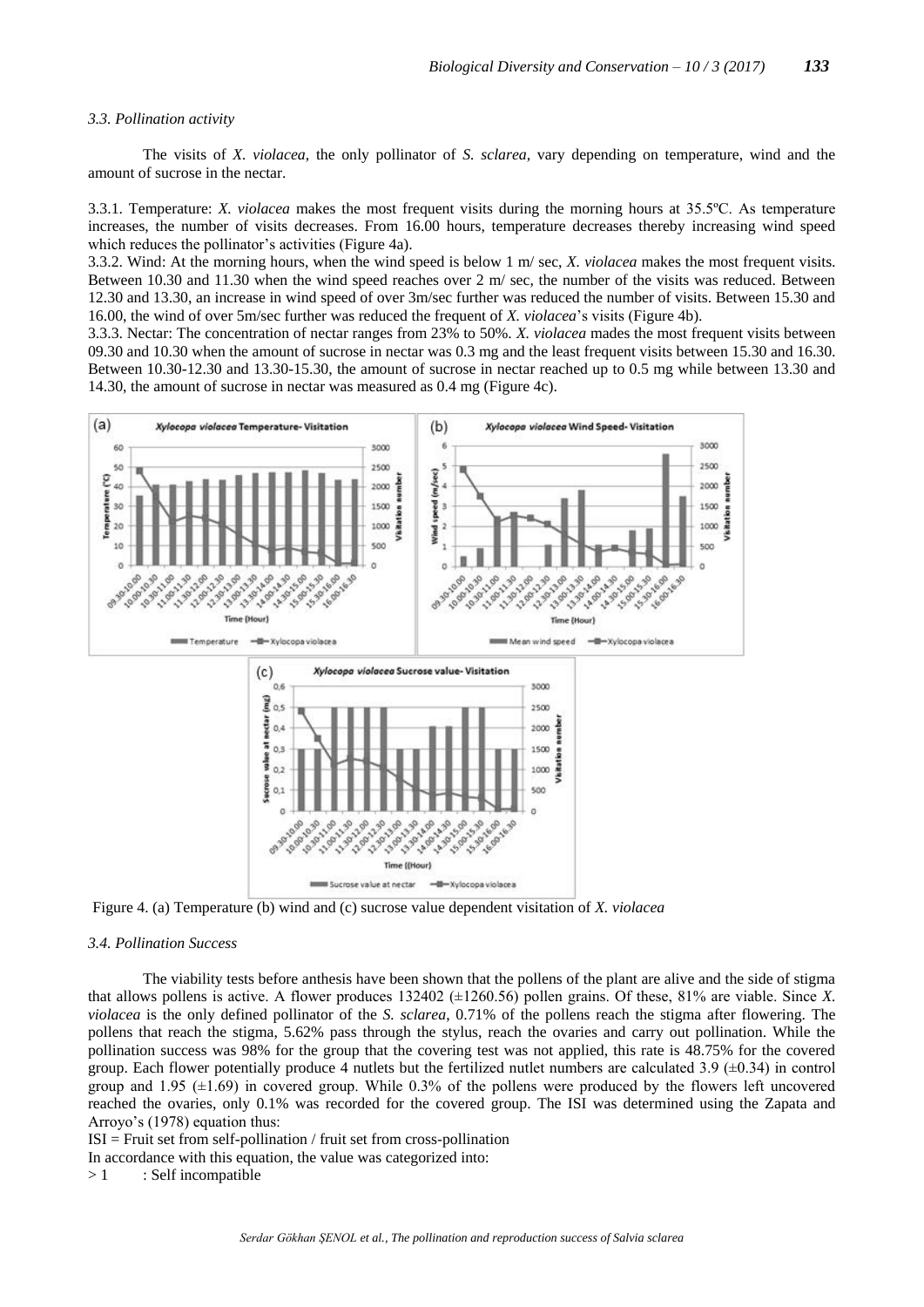- > 0.2 : Partly self incompatible
- $< 0.2$  : Highly self incompatible
- 0 : Totally self incompatible

ISI = 1.95 / 3.92 = 0.49 According to these data, *S. sclarea* is partly self-incompatible.

### **4. Conclusions and discussion**

*Salvia* species attract a lot of different pollinator with respect to their origins. While South African species are pollinated by birds and long-tongued flies, South European and North African species are pollinated by bees and shorttongued flies (Claßen-Bockhoff, 2004). It was pointed out that short-tongued flies and bees with medium sized proboscis are effective visitors of flowers (Kugler1970). Of these groups, bees were placed by Vogel (1954) in the melittoid group. In our study, bees and flies, the main pollinator group in South Europe and North Africa, were identified as the visitors of flowers. Seven of the flower visitors of S. *sclarea* are members of Hymenoptera and one of them, a member of Diptera. All the effective visitors belong to Hymenoptera as 60.51% of the total visits are made by *X. violacea*, 25.42% by *A. bidentate bidentata*, 13.9% by *M. pilidens*, 0.12% by *A. mellifera* and 0.4% by *S. spirifex.*  However, these pollinators were successful at only one kind of pollination. *Salvia* species have several different kinds of lever mechanisms. The difference in the upper arm of the lever carrying the productive thecae in this mechanism determines the position of the pollinator to load pollens (Grant, 1994). Most visitors of *S. sclarea* can't perform pollen loading on their thorax and abdomen using this leverage mechanism. Pollens can only be loaded onto *X. violacea* when it moves the lever mechanism of the stamens. *X. violacea* was reported to be the only effective pollinator of *S. sclarea* in previous studies (Macukanovic-Jocic et al., 2011). Ott et al. (2016) also reported that *Xylocopa* was the only active pollinator in *Salvia alpina*. This result emphasizes the importance of *X. violacea* in achieving a healthy population of *S. sclarea.* A similar situation has also been reported in *Salvia glutinosa*. Pittioni (1942) classified *S. glutinosa* as a "stenobomboid bumble bee food plant", the lever mechanism of which hits bumble bees on the back when foraging for nectar. Honey bees don't reach the nectar because of the shorter proboscis, and only try to collect pollen from these flowers but doesn't pollinate it.

The frequent of visits by *X. violacea* decreases with increasing wind speed thus; wind is a negative factor in the pollination biology of *S. sclarea.*

The frequent of *X. violacea* visits between 09:30-10:30 when nectar concentration is 0.3 mg and 15:30-16:30 when it is 0.5 mg are inconsistent. In the morning hours the visits by *X. violacea* are at the maximum but decrease to the minimum between 15.30 and 16.30 (Figure 4C). This result shows that the amount of sucrose in the nectar does not have a direct influence on frequent of *X. violacea* visits.

Controlled pollination experiments showed that *S. sclarea* is self-compatibile. Under natural conditions, half of the seed reproduction is due to autogamy, while half is pollinator activity dependent. With the activity of *X. violacea*, seed production success in *S. sclarea* is doubled. Similar results were found in *S. scleroides* and *S. verbenaca*, allowing this species to self-fertilize if no outcrossing pollen arrives to the stigmas (Jorge et al. 2015; Navarro 1997). Allogamy enables a larger gene pool of seeds, which is of great importance in terms of obtaining a healthy population in reproduction studies (Allard et al. 1968; Brown 1979; Hamrick et al. 1979; Clegg 1980; Loveless and Hamrick 1984; Van Delden 1985; Van Dijk et al. 1988).

Results indicate that, *S. sclarea* can be used to pollination dependent agriculture for attract pollinators and also nectar dependent honey production. However; for seed production and developing variety of *S. sclarea* needed to support *X. violacea* populations.

## **References**

- Allard, R.W., Jain, S.K., Workman, P. L. (1968). The genetics of inbreeding populations. Advances in Genetics, 14, 55- 131.
- Brown, A.H.D., (1979). Enzyme polymorphism in plant populations. Theoretical Population Biology, 15, 1-42.
- Claßen-Bockhoff, R., Speck, T., Tweraser, E., Wester, P., Thimm, S., Reith, M. (2004). The staminal lever mechanism in *Salvia* L. (Lamiaceae): a key innovation for adaptive radiation. Org Dıvers Evol, 4, 189–205.

Clegg, M.T. (1980). Measuring plant mating systems. Bioscience, 30, 814-818.

- Dafni, A. (2007). Manual of Pollination Ecology: Field Methods, Laboratory of Pollination Ecology. Haifa, Institute of Evolution University of Haifa.
- Grant, K.A., Grant, V. (1964). Mechanical isolation of *Salvia apiana* and *Salvia mellifera* (Labiatae). Evolution, 18, 196–212.

Grant, V. (1950). The flower constancy of bees. Bot Rev, 16, 379–398.

- Grant, V. (1994). Modes and origin of mechanical and ethological isolation in Angiosperms. P Natl Acad Scı USA, 91, 3-10
- Gülçin, İ., Oğuz, M.T., Oktay, M., Beydemir, Ş., Küfrevioğlu, Ö.İ. (2004). Evaluation of the antioxidant activities of clary sage (*Salvia sclarea* L.). Turkish Journal of Agriculture and Forestery, 28, 25-33.